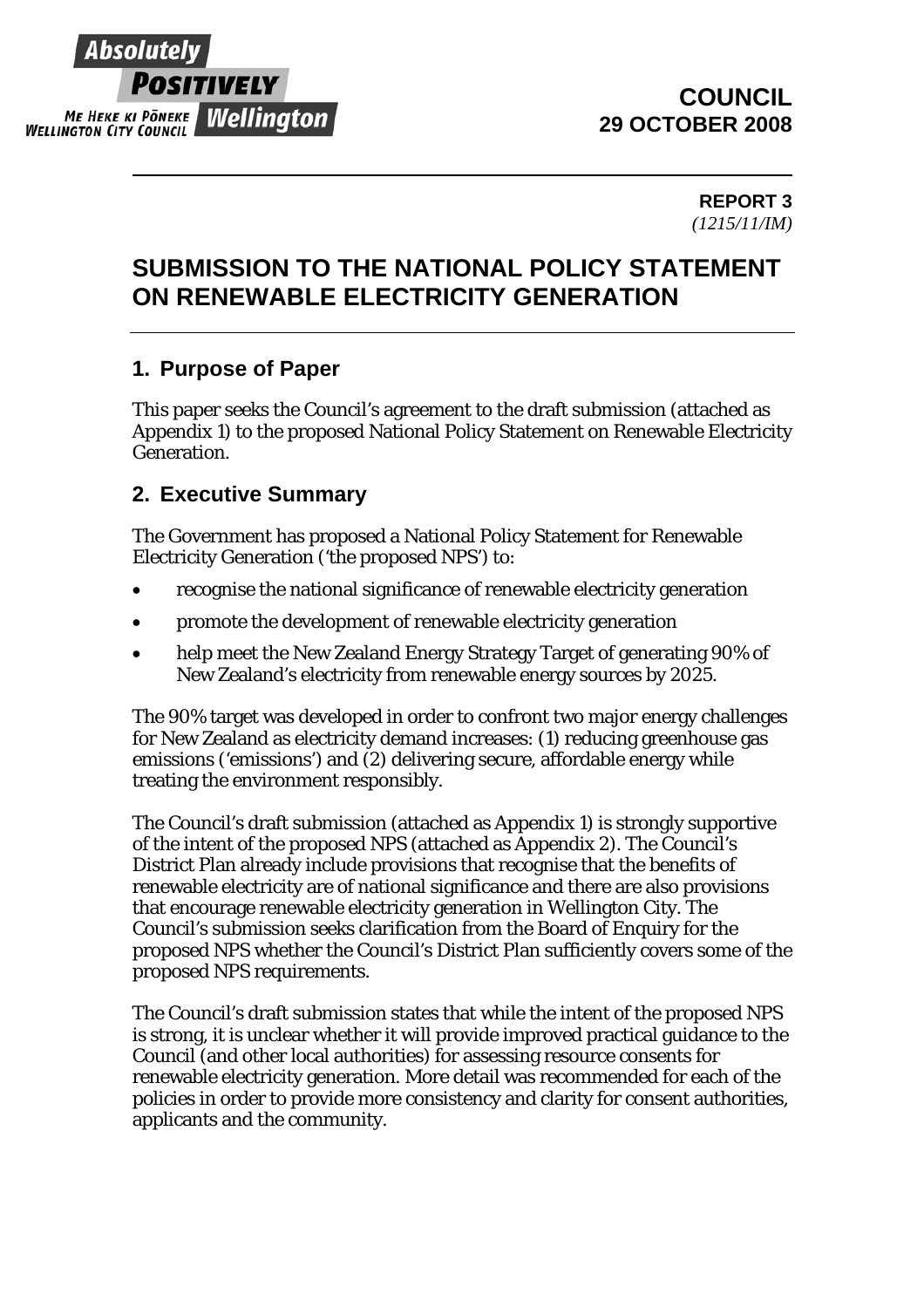# **3. Recommendations**

Officers recommend that Council:

- *1. Receive the information.*
- *2. Agree to the draft Submission to the National Policy Statement on Renewable Electricity Generation, attached as Appendix 1.*
- *3. Note that Council officers have been liaising with Local Government New Zealand Energy Working Group and other local government partners on the submission to the Proposed National Policy Statement on Renewable Electricity Generation.*
- *4. Agree that the Chief Executive, Environment Portfolio Spokesperson and Climate Change Spokesperson have delegation to make minor wording changes as suggested by the Council.*
- *5. Note that under the proposed National Policy Statement the Council will have to notify plan changes to enable activities associated with:* 
	- *a. the identification and assessment by generators of potential sites and energy sources for renewable electricity generation*
	- *b. research-scale investigation into emerging renewable electricity generation technologies and methods*
	- *c. the development and operation of small and community-scale distributed renewable electricity generation.*

# **4. Background**

In 2007, the Government adopted the New Zealand Energy Strategy, which states that New Zealand must confront two major energy challenges as it meets growing energy demand: (1) reducing greenhouse gas emissions ('emissions') and (2) delivering secure, affordable energy while treating the environment responsibly. In order to meet these two challenges, the Government has determined that 90% of New Zealand's electricity should be generated from renewable energy sources by 2025.

The Government has concerns that renewable electricity projects (based on their assessment of Resource Management Act 1991 (RMA) experiences) face particular barriers that threaten the ability of generators to develop enough capacity to meet the 2025 target. The Government has therefore chosen to propose a National Policy Statement for Renewable Electricity Generation to attempt to remove some of these barriers by providing better guidance to consent authorities. A summary of the National Policy Statement is attached as Appendix 2.

# *4.1 What is a National Policy Statement?*

The purpose of an NPS prepared under the RMA is to "state objectives and policies for matters of national significance that are relevant to achieving the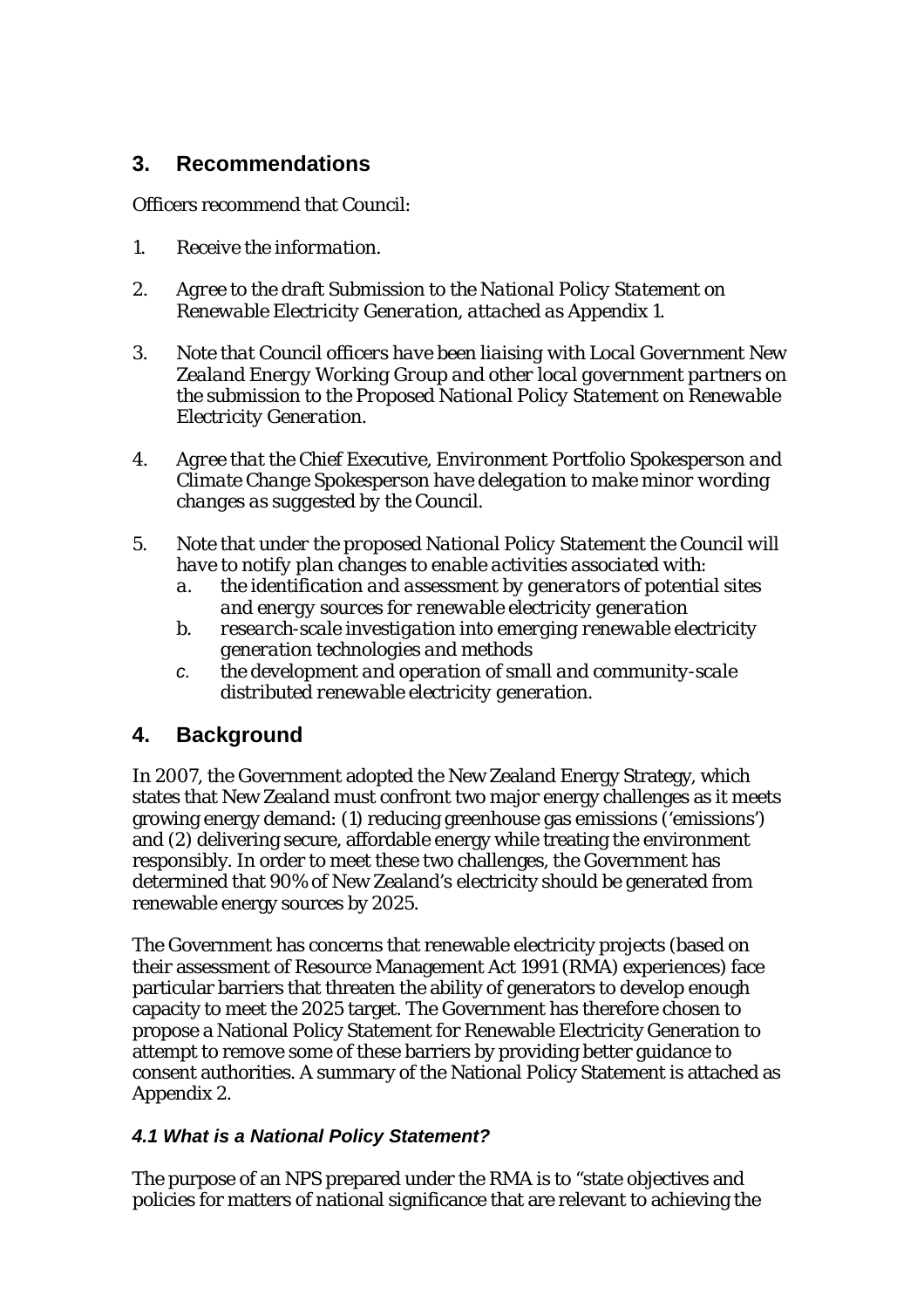purpose of this Act."[1](#page-2-0) Decision-makers are required to have regard to any relevant provisions of an NPS when considering a resource consent application and/or submissions. The Council and other local authorities are required to give effect to an NPS by making plan changes (where appropriate) and through decisions on consents and submissions. An NPS can elevate a particular resource management matter to one of national significance and help determine the weight that is given to the particular matter in the judgements of decisionmakers.

## *4.2 Positive and adverse environmental impacts of renewable electricity*

The Government recognises that increases in renewable electricity generation can result in positive environmental impacts nationally and regionally (i.e. reduced emissions) and adverse environmental impacts locally (i.e. landscape amenity values).

The proposed NPS aims to ensure a consistent approach to renewable electricity development to provide greater certainty to decision makers, applicants and the wider community. Moreover, the proposed NPS recognises the national benefits of renewable electricity generation by promoting the development of new and existing renewable generation activities so that the 90% renewable electricity supply target is achieved.

# *4.3 Existing Council policy on renewable electricity generation*

The Council finalised District Plan Change 32 ('Plan Change 32') in 2005 as a response to the Resource Management (Energy and Climate Change) Amendment Act 2004 requiring councils to have particular regard to the benefits of renewable energy. Plan Change 32 provides specific objectives and policies that encourage the use and development of renewable energy. Because wind farm development has obvious potential in the Wellington area, Plan Change 32 includes specific rules for assessing wind farm proposals.

In addition, the Council's Climate Change Action Plan (2007) includes city emissions reduction targets to reduce greenhouse gas emissions 30% below 2001 levels by 2020. The Council is partly reliant on greater investment and policies promoting renewable energy to achieve this target.

# **5. Discussion**

The proposed NPS contains five key policies:

- **Policy 1**: Recognising the national significance of the benefits of renewable electricity generation activities.
- **Policy 2:** Acknowledging the practical constraints associated with the development, upgrading, maintenance and operation of new and existing renewable electricity generation activities.

<span id="page-2-0"></span> $\overline{a}$  $1$  With the exception of the Coastal Policy Statement, NPS's are not mandatory. To date, only two NPS's have been prepared: the Coastal Policy Statement and the NPS on Electricity Transmission (2008).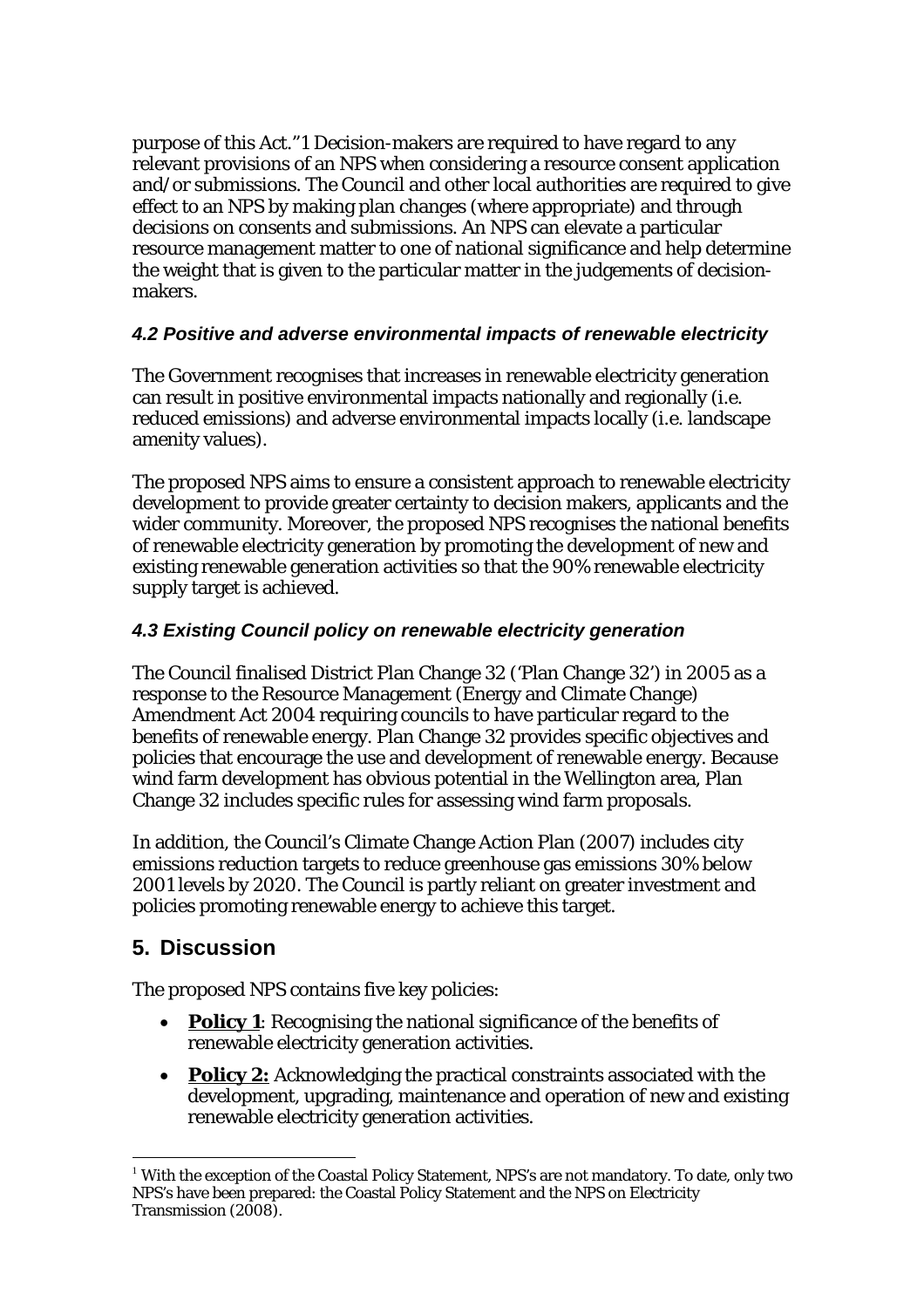- **Policy 3:** Having regard to the relative reversibility of adverse effects associated with particular generation types.
- **Policy 4:** Enabling identification of renewable electricity generation possibilities.
- **Policy 5:** Supporting small and community-scale renewable electricity generation.

Three of the policies (policies 1, 2 and 3) do not require any District Plan Changes but do require the Council to give immediate effect on consent decisions. The other two policies (policies 4 and 5) may require the Council to amend the District Plan "where appropriate". This could likely be resourced with the upcoming Second Generation Plan Review, set to commence in July 2010. The draft Council submission is supportive of making plan changes for policy 5 and parts of policy 4. See the submission attached as Appendix 1 for more detail.

# *5.1 General support for proposed NPS*

The draft Council submission (attached as appendix 1) is strongly supportive of the intent of the proposed NPS. The Council's District Plan Change 32 states that the benefits of renewable electricity – reduced greenhouse gas emissions and securing New Zealand's electricity supply[2](#page-3-0) - are of national significance and this is considered in processing resource consent applications. Moreover, officers feel that District Plan Change 32 sufficiently covers many of the proposed NPS requirements, especially policies 1-3. The draft submission seeks confirmation from the Ministry for the Environment and Board of Enquiry that District Plan Change 32 meets the proposed NPS requirements.

# *5.2 More clarity required from specific policies*

There are some policy aspects of the proposed NPS that are difficult to interpret and require more clarification and detail. It is unclear whether the proposed NPS provides improved practical guidance to the Council for assessing resource consents for renewable electricity generation (more so than what is currently in place from Plan Change 32). For example, the proposed NPS does not provide specific guidance to the Council and other consent authorities on how much positive "weight" to give consent applications for renewable electricity generation projects. More detailed analysis and comments can be found in the draft Council submission, attached as Appendix 1.

### *5.3 Implications for the Council's work plan*

Policies 1-3 of the proposed NPS do not require the Council to make any plan changes but do require the Council to give immediate effect on consent decisions. Even so, there may be scope with the upcoming Second Generation District Plan Change review to install minor wording that highlights the intent of the proposed NPS, such as detailing the specific benefits of renewable

<span id="page-3-0"></span> $\overline{a}$ 2 Fossil fuel electricity generation also contributes to security of supply.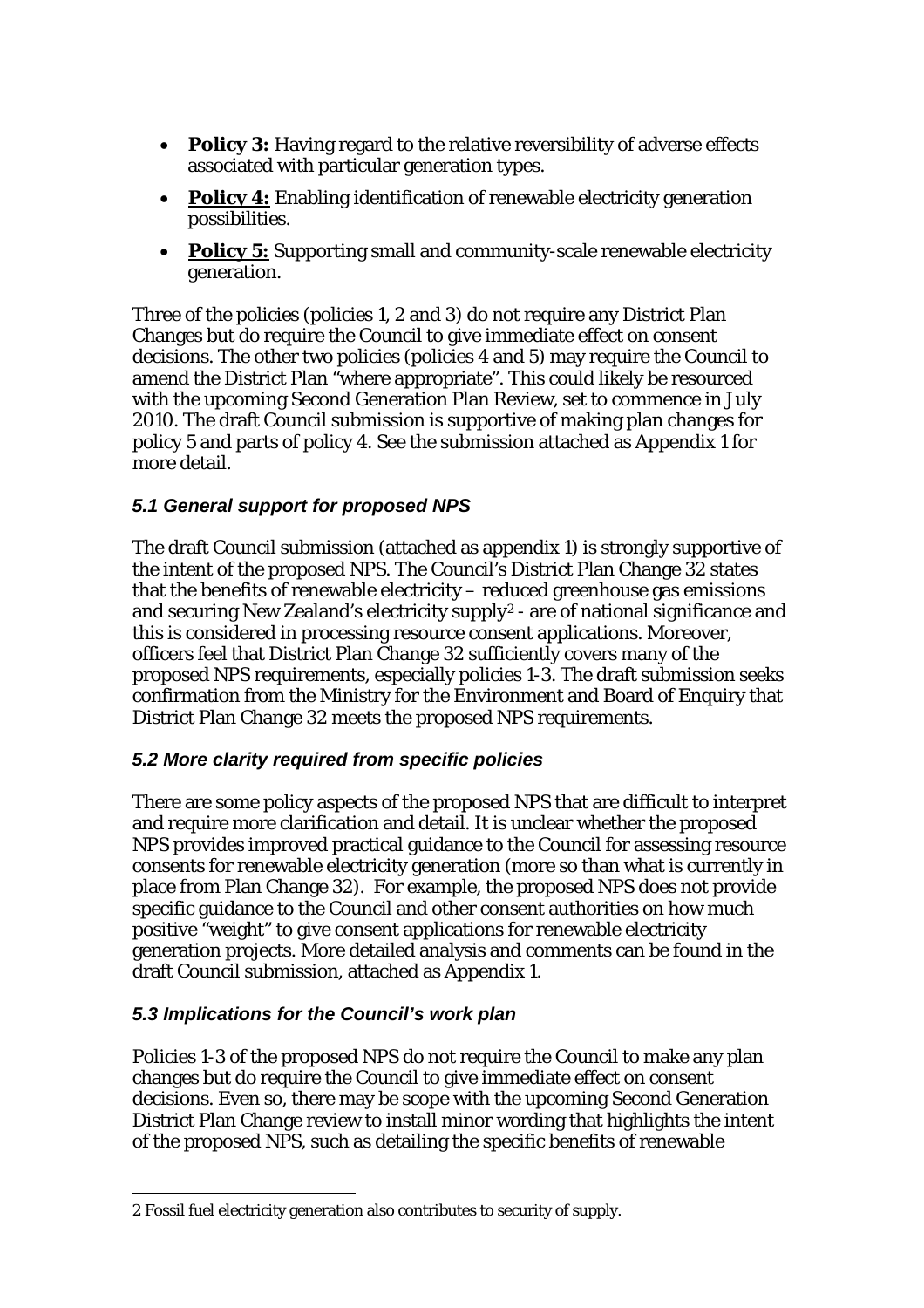electricity generation: reducing greenhouse gas emissions, maintaining security of supply and diversifying the types and location of electricity generation.

Policies 4 and 5 will require the Council to notify plan changes and/or variations that

enable activities associated with:

- the identification and assessment by generators of potential sites and energy sources for renewable electricity generation
- research-scale investigation into emerging renewable electricity generation technologies and methods
- the development and operation of small and community-scale distributed renewable electricity generation.

The Council already has made plan changes enabling the first bullet – identification of potential sites - in relation to specific rules in District Plan Change 32 relating to research and measurement of wind energy. These rules relate to the installation and operation of anemometers. The draft submission states that further amendments to the District Plan are not required because practically, it is not appropriate to make plan changes relating to hydro and geothermal generation technologies (as they are not viable in Wellington) and regional councils are responsible for consenting activities relating to marine energy research and development.

The draft submission is supportive of the intent behind policy 5. Officers are currently looking at ways to remove barriers for distributed generation technologies in urban settings. The draft submission does question the definition of 'community-scale' as being less than 4MW capacity. This is equivalent to 16 Brooklyn Turbines. The draft submission states that it is appropriate to have different capacity threshold scales for different technologies: wind, geothermal and hydro. Any plan changes and/or variations can be accommodated with the upcoming Second Generation Plan review, which will commence in July 2010.

# **6. Conclusion**

This paper is seeking Council's agreement to the draft submission to the National Policy Statement on Renewable Electricity Generation.

*Contact Officer: Zach Rissel, Senior Advisor – Climate Change Office*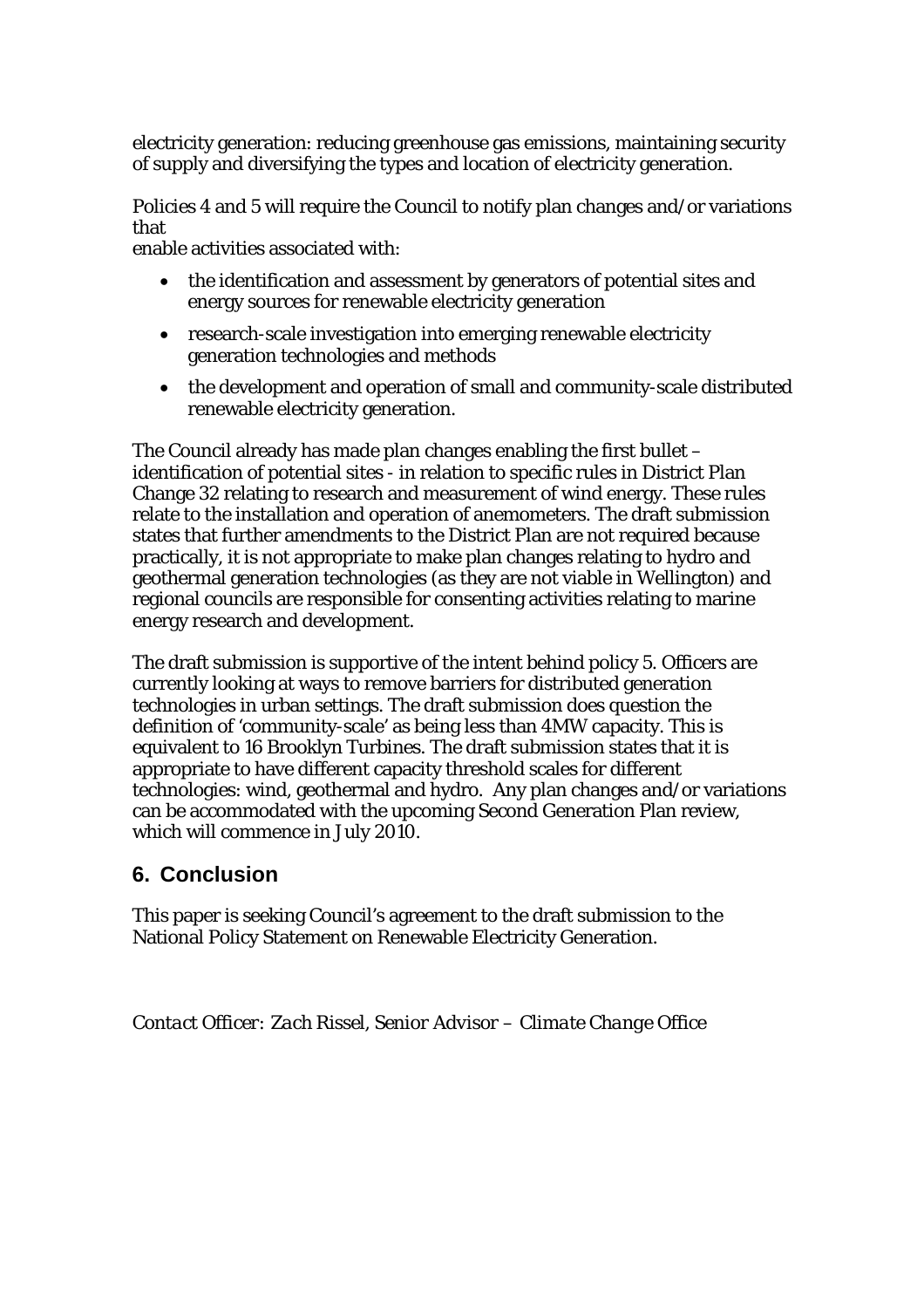# **Supporting Information**

**1)Strategic Fit / Strategic Outcome** 

*This report relates to several long-term outcomes from the Council's overall strategic direction, as reflected in the LTCCP, including:* 

*More Sustainable More Prosperous.*

#### **2) LTCCP/Annual Plan reference and long term financial impact**  *There are no LTCCP funding implications.*

**3) Treaty of Waitangi considerations**  *This report has no Treaty implications.* 

### **4) Decision-Making**

*This report does not require a significant decision to be made.* 

### **5) Consultation**

**a)General Consultation** 

*Not applicable.*

**b) Consultation with Maori** 

*Not applicable. .* 

### **6) Legal Implications**

*There are potential legal implications from this report in relation to an Environment Court challenge relating to Plan Change 32.* 

### **7) Consistency with existing policy**

*This report is consistent with the current District Plan, Plan Change 32.*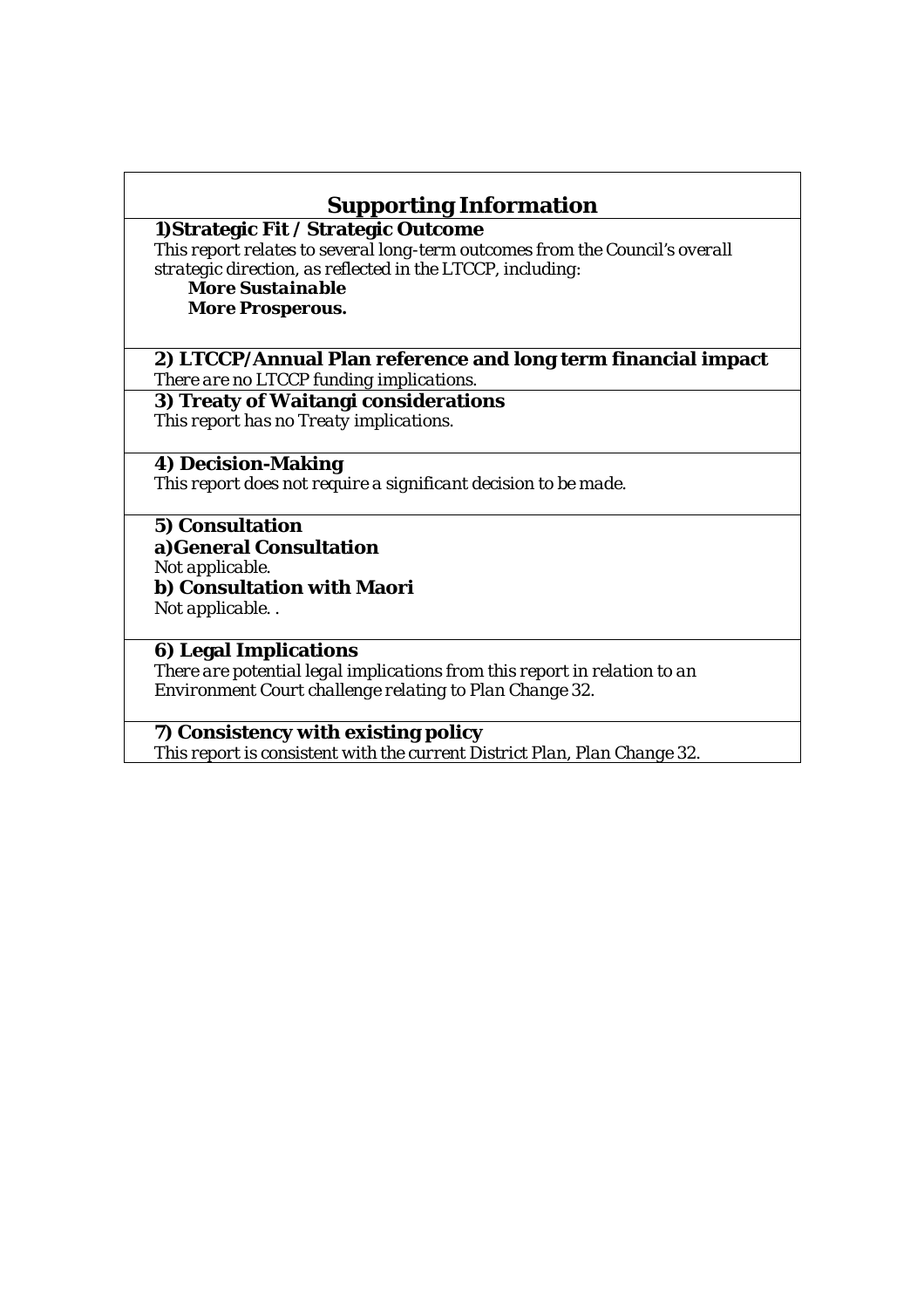# **The Wellington City Council's Submission to the Proposed National Policy Statement for Renewable Electricity Generation**

# **October 2008**

### **1. Introduction and Summary**

The Wellington City Council ('the Council') welcomes the opportunity to provide comment to the proposed National Policy Statement for Renewable Electricity Generation (' the proposed NPS'). The Council strongly supports the intent of the proposed NPS to recognise the benefits of renewable electricity generation with resource consent decisions and promote the development of renewable electricity in New Zealand. The Council has city emissions reduction targets to reduce greenhouse gas emissions 30% below 2001 levels by 2020. The Council is partly reliant on greater investment and policies promoting renewable energy to achieve this target.

The Council understands that through our consenting roles, we (and other territorial authorities) have a major role in helping New Zealand and the Wellington Region transition to a lower-carbon economy. This is especially relevant with the introduction of the Emissions Trading Scheme, which sends price signals attempting to reduce emissions of our economic activities.

Despite strong support of the intent, there are aspects of the proposed NPS that are difficult to interpret and require more clarification and detail. It is unclear whether the proposed NPS will provide improved practical guidance to the Council for assessing resource consents for renewable electricity generation. For example, the proposed NPS does not provide specific guidance to the Council and other consent authorities on how much positive "weight" to give consent applications for renewable electricity generation projects. While the Council supports the intent to provide a nationally consistent approach for decision-makers, applicants and the wider community, there may be room to clarify or strengthen policy wording to help realise this consistency.

Furthermore, the Council notes that according to the Ministry's assessment, most of the delays associated with renewable electricity projects are a result of appeals to the Environment Court. While the proposed NPS can provide better guidance to consenting authorities, the public still maintains the right under the Resource Management Act 1991 ('RMA') to appeal consent decisions to the Environment Court. The Council believes this is the most significant cause of delays and uncertainty for renewable electricity generation project development.

The submission outlines the Councils current District Plan policies relating to renewable energy and then provides more detailed comments about the proposed NPS objective and specific policies.

The Council would like to give an oral submission to the Board of Enquiry.

### **2. Existing Council Policy: District Plan Change 32**

The Council finalised District Plan Change 32 ('Plan Change 32') in 2005 as a response to the Resource Management (Energy and Climate Change) Amendment Act 2004 requiring councils to have particular regard to the benefits of renewable energy.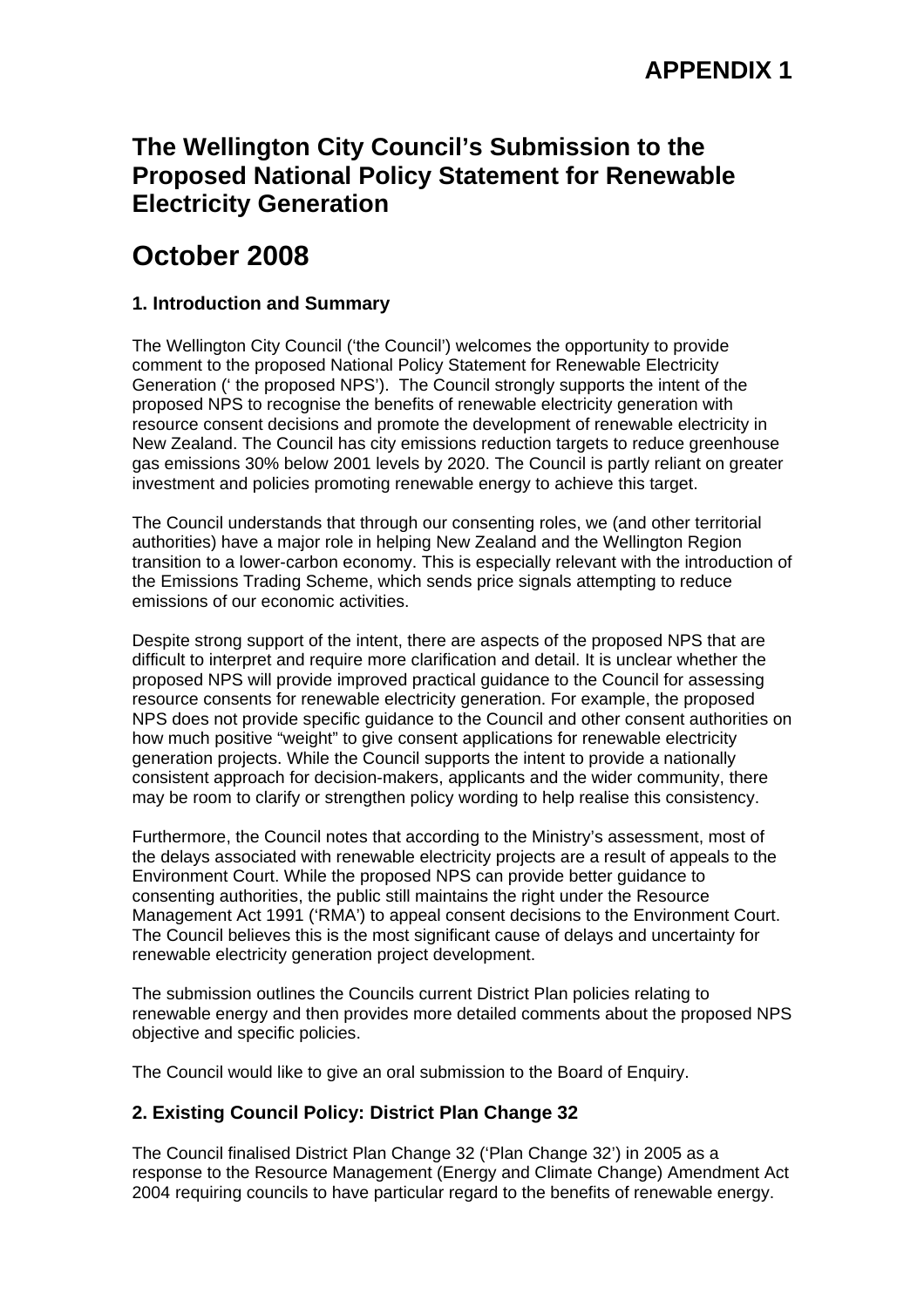Plan Change 32 provides specific objectives and policies that encourage the use and development of renewable energy in Wellington and recognise the benefits of renewable electricity are of national significance. Because wind farm development has obvious potential in the Wellington area, Plan Change 32 includes specific rules for assessing wind farm proposals.

The Council believes that Plan Change 32 sufficiently covers the general intent of policies 1-4i from the proposed NPS. The Council is seeking confirmation from either the Board of Enquiry and/or the Ministry for the Environment that wording of Plan Change 32 is consistent with the objectives and policies of the proposed NPS. Furthermore, the Council is seeking confirmation that Plan Change 32 demonstrates that the Council, as a consenting authority and decision-maker, is adequately:

- recognising the national benefits of renewable electricity generation activities
- encouraging renewable electricity activities through its through its District Plan.

The Council notes that under policies 4ii and 5, it will have requirements to notify a plan change to enable the development of "small and community-scale distributed electricity generation".

### **3. Comments on the objective of the proposed NPS**

The Council is generally supportive of the objective of the proposed NPS. The Council believes it is also important to reference the real objective for developing the proposed NPS on renewable electricity: to reduce greenhouse gas emissions from New Zealand's electricity generation while maintaining security of supply. There is little purpose in having a 90% renewable energy target in and of itself if it does not lead to other benefits.

### **4. Comments on Policy 1**

The Council supports the intention of policy 1: to recognise the national significance of the benefits of renewable electricity generation activities. The Council's Plan Change 32 clearly recognises the benefits of renewable electricity generation:

"…*Council is to have particular regard to the benefits to be derived from the use and development of renewable energy. This is to be considered within a wider context of central government project and policy framework to address climate change, which focuses on both a continued improvement in energy efficiency, and an increase in consumer energy to be supplied from renewable* sources."

In order to provide the most detailed guidance to consenting authorities, the Council believes that policy 1 should provide greater detail regarding the benefits of renewable electricity generation activities. Other benefits (as noted in the proposed NPS evaluation) include:

- least-cost approach to reducing greenhouse gas emissions
- reduces dependence on fossil-fuel generation to minimise exposure to oil and gas prices
- provides generators with more certainty that decision-makers will give appropriate considerations to the benefits of renewable electricity generation
- increases in national generation capacity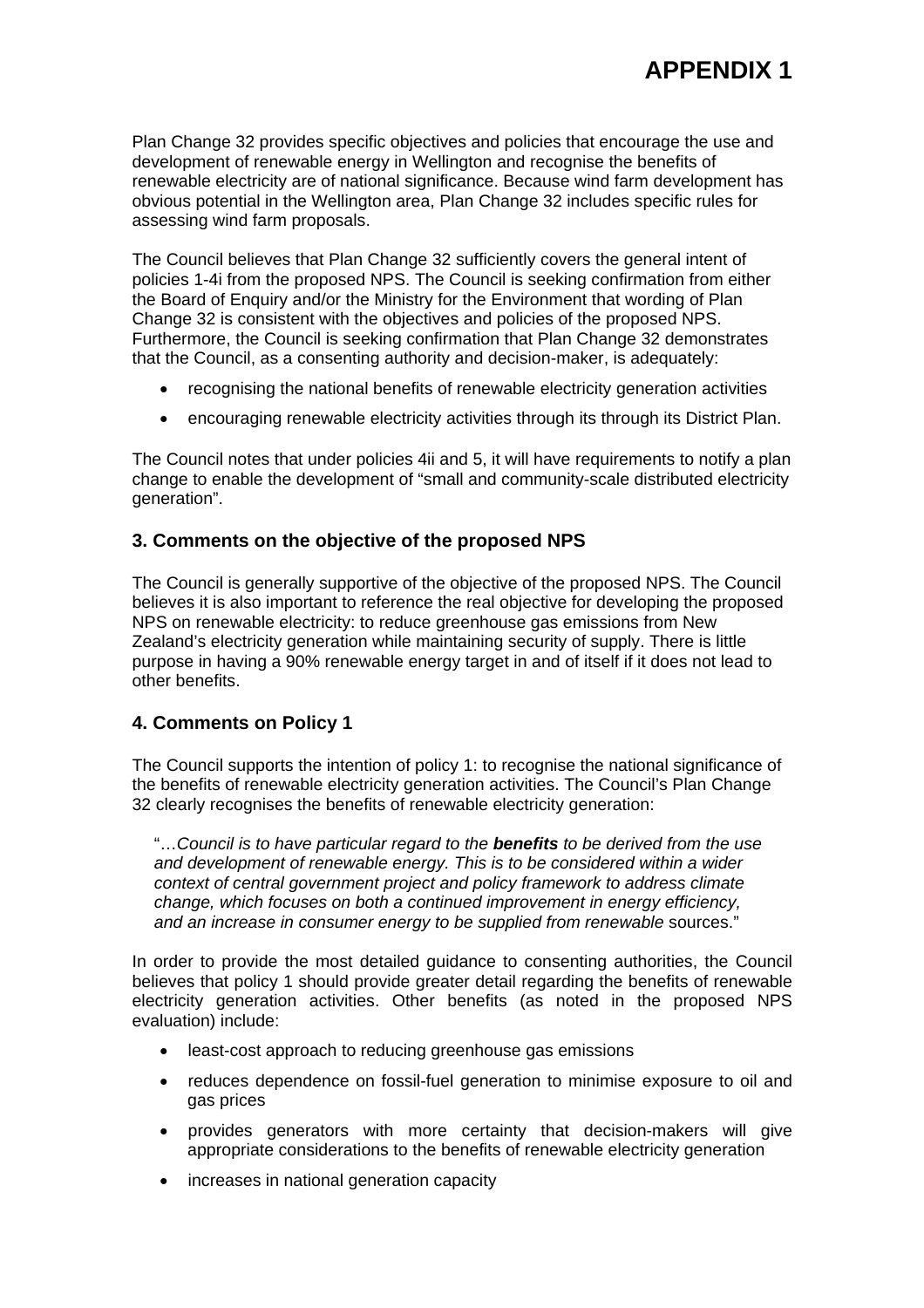- investments in human capital for renewable generation sector
- reduces long-term operation costs of electricity generation
- maintenance and enhancement of New Zealand's environmental image
- reduces costs of meeting international emissions commitments.

If it is the Government's will to recognise the benefits then it is important to articulate these benefits in a detailed manner.

### **5. Comments on policy 2**

#### 5.1 Intent of policy 2

The Council understands that there are practical constraints associated with measures that avoid adverse effects for renewable electricity projects. Moreover, the Council supports, in principle, the intention to favour renewable electricity projects that, for reasons deriving from practical constraints, might otherwise fail to gain commercially viable resource consent. The Council's Plan Change 32 partially covers this policy in stating:

"*It is considered that renewable energy developments such as wind farms could successfully co-exist in the Wellington City boundary if adverse effects are avoided, remedied or mitigated. However, this potential conflict needs to be carefully managed and assessed on a case by case basis. The discretionary (unrestricted) rule will ensure that any application is given full consideration."*

The Council received its first practical test of Plan Change 32 with the lodging of the West Wind resource consent application. The Council effectively requested avoidance measures - the removal of turbines from the original application – whilst ensuring that the commercial viability of the project was maintained. The Council therefore feels that it has practically demonstrated that it has been able to use the Plan Change 32 to properly guides decision makers in this respect.

The Council agrees with the evaluation of the proposed NPS that states "well-designed and appropriate projects should gain consent under the existing RMA framework, whereas poorly conceived projects with overwhelmingly negative environmental effects should be declined." The Council feels its District Plan has the proper balance of:

- recognising the national, regional and local benefits of renewable electricity generation
- encouraging (through planning tools) renewable electricity generation projects in Wellington
- ensuring that in managing any potential conflict between national benefits and local effects, that the Council considers commercial viability as a key factor when developing avoidance or remedy measures.

#### 5.2 Points of clarification

The explanation of the policy provides clarity that policy 2 in "no way undermines the protective emphasis of section 6 and applicants will still need to establish that any proposal promotes the purpose of the RMA". Furthermore, the explanation note states that the policy "…would likely place an onus on the project proponents to show that options and technologies for addressing adverse effects had been adequately considered." These points are not properly reflected in the actual policy and there is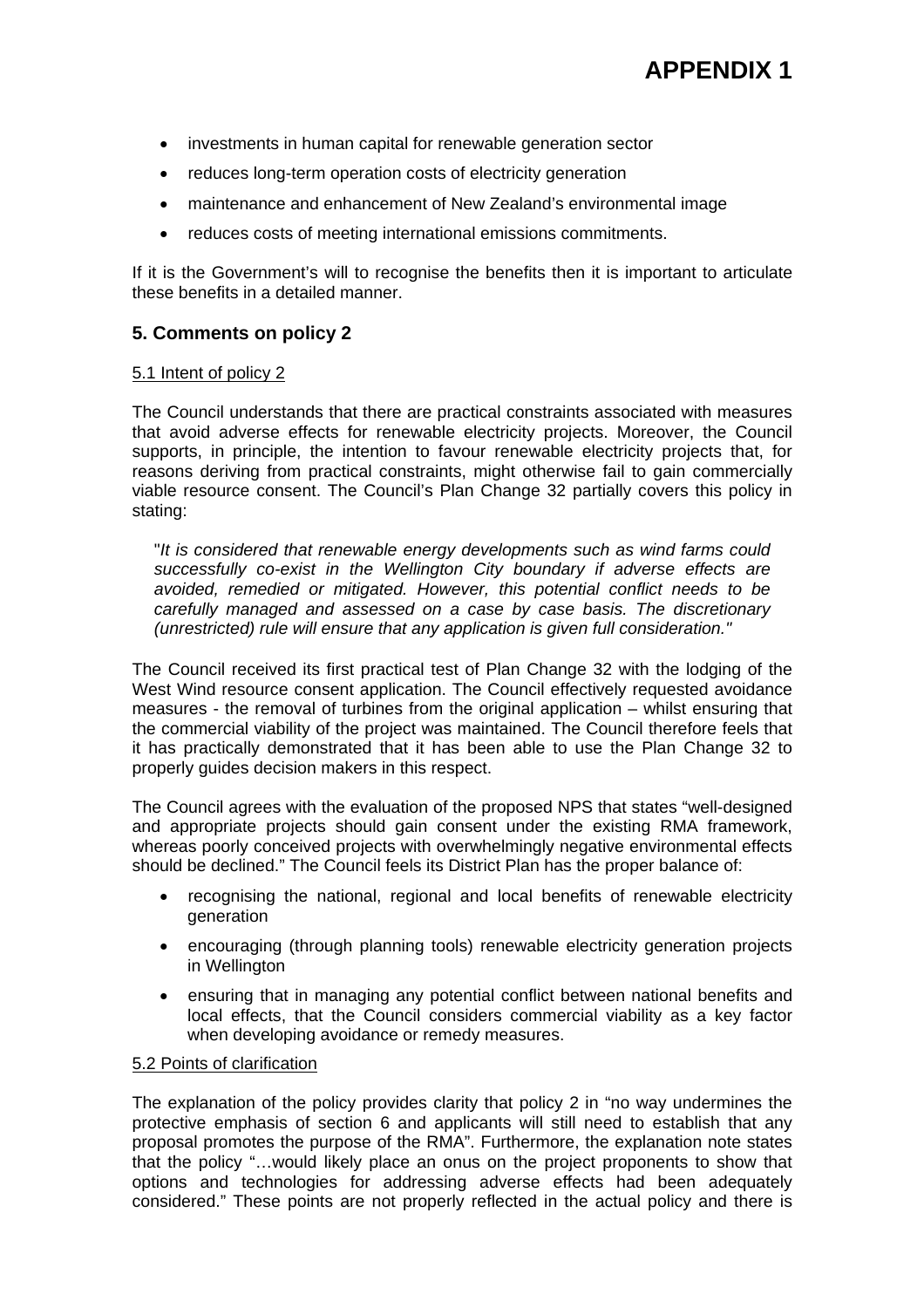room for misinterpretation from decision-makers and applicants. The Council believes more explanation and context will reduce confusion for the fore mentioned parties.

It is proposed the following wording should be added to policy 2:

*Consent authorities must still consider the protective emphasis of section 6 and applicants should demonstrate that options and technologies for addressing adverse effects had been adequately considered. Consent authorities should enable well-designed and appropriate projects to gain consent and ensure that these remain commercially viable.* 

### **6. Comments on policy 3**

The explanation note for the proposed NPS provides reasonable clarity relating to the term reversibility. This includes the transitional nature of certain technologies and the ability to return the environment to its pre-development state following a project's economic life. The Council supports the intent of the policy and believes consent authorities should recognise the relative reversibility when considering consent proposals for certain technologies.

Because the concept of reversibility is open to interpretation, the Council believes that the policy wording is not strong enough and requires more clarity in relation to the transitional nature of certain technologies and the ability to return the environment to its pre-development state following a project's economic life. It is important to clearly define what is meant by reversibility and there is scope to be explicit in stating which technologies have high degrees of reversibility in the Government's view. Wind energy and marine energy were used as examples in the explanation note.

It is difficult for the Council to comment about the issues relating to hydro-generation and reversibility as there are negligible opportunities for hydro generation in Wellington City. If the intent of the proposed NPS is not to prove prejudicial against hydrogeneration, then the policy statement should state this.

### **7. Comments on policy 4**

The Council believes that in relation to wind energy, Plan Change 32 currently covers the requirement relating to "the identification and assessment by generators of potential sites and energy sources for renewable electricity generation". The following wording is from Plan Change 32:

*Anemometers are erected to obtain information on wind flows at a particular location. Typically this is done as part of the initial research phase for a wind energy development… They are provided for as a discretionary activity (restricted) in the Rural and Open Space B Areas to facilitate testing in those areas, as they have been identified by the Council as being most likely for the development of wind energy proposals.* 

The Council believes that further amendment to the District Plan is not required. Practically, it is not appropriate to make plan changes relating to hydro and geothermal generation technologies (as they are not viable in Wellington) and regional councils are responsible for consenting activities relating to marine energy research and development.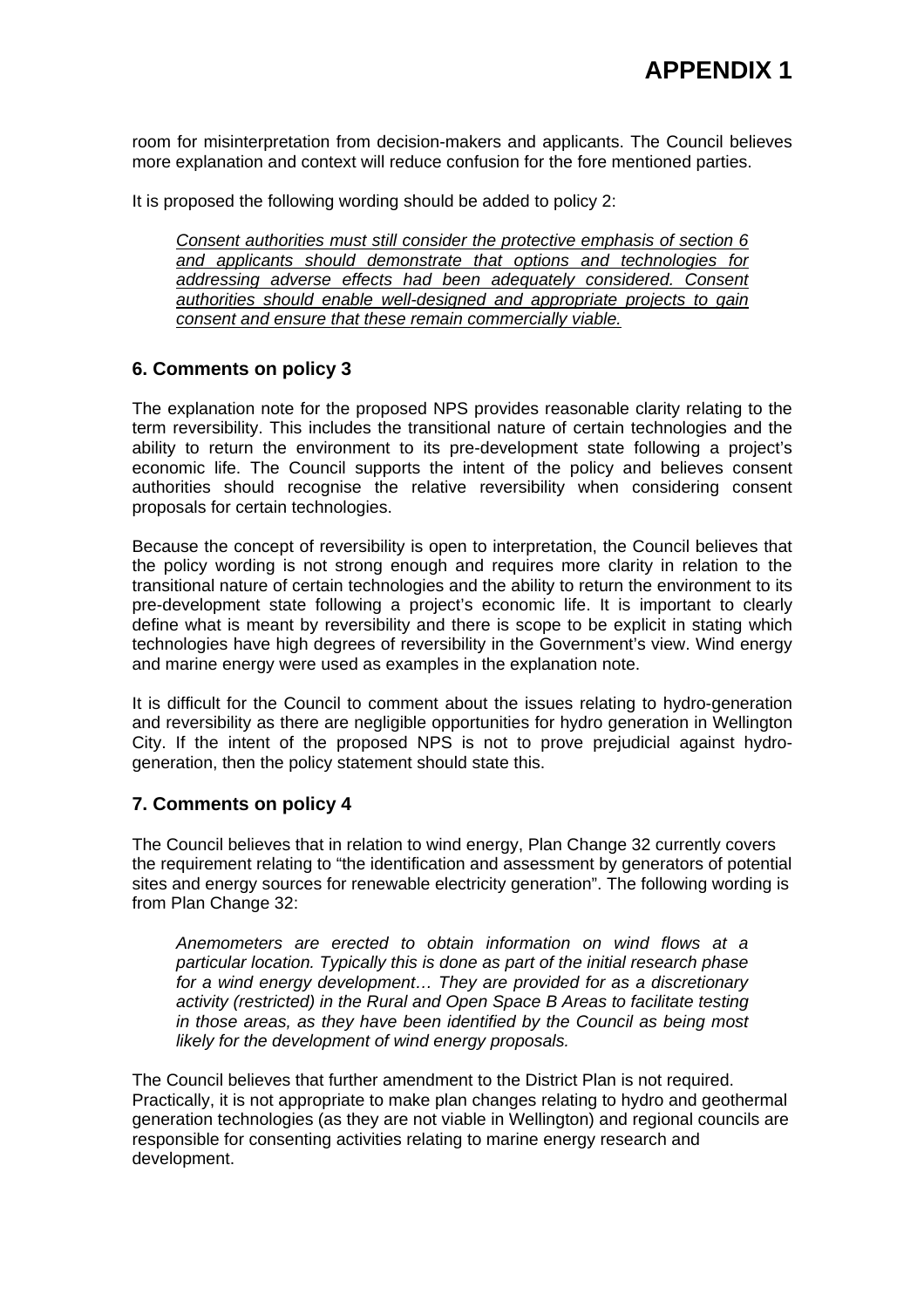The Council believes it is important to encourage research and investigation into new sites and sources of generation as well as emerging technologies. The Council therefore supports the intent of the second bullet of policy 4 and will look for opportunities to strengthen the District Plan in relation to emerging renewable electricity generation. This will likely be added in 2010 with the Second Generation Plan review.

### **8. Comments on Policy 5**

The Council strongly supports the intent of policy 5 and is currently identifying opportunities to amend the District Plan to enable the development of small-scale distributed generation activities. The Council understands that removing barriers for rural communities and in urban settings will help increase the viability and demand for small-scale distributed generation activities. New provisions will likely be included in the Council's Second Generation Plan review.

The Council would like to note that prohibitive cost of these technologies is likely the biggest barrier to their uptake. Even if barriers are removed through the consenting process, the uptake will likely remain low until the technologies become more cost effective and provide a higher rate of return.

#### 8.1 Points of clarification on definition

The Council believes that the 4MW threshold is too high to be considered as community-scale. For example, under this threshold wind farms that include sixteen 0.25MW turbines (equivalent to the Brooklyn Turbine in Wellington, which is 31m high) or eight 0.5MW turbines are classified as community-scale. While this might be small compared to commercial scale wind farms, the environmental impacts might still need proper consideration with this scale. The Council believes that it may be appropriate to have different capacity threshold scales for different technologies: wind, geothermal and hydro. The Council believes that more work and consultation is required to properly define a community-scale project.

The Council submits that when an appropriate scale for small and community-scale distributed renewable electricity generation activities are defined, it is referenced in the actual policy.

### **9. Conclusion**

The Council is strongly supportive of the intent of the proposed NPS. The Council's current policy states that the benefits of renewable electricity – reduced greenhouse gas emissions and securing New Zealand's electricity supply - are of national significance and this is considered in processing resource consent applications. The Council would like clarification from the whether Plan Change 32 sufficiently cover some of the proposed NPS requirements. The Council believes that while the intent of the proposed NPS is strong, it is unclear whether the proposed NPS will provide improved practical guidance to the Council for assessing resource consents for renewable electricity generation. More detail was recommended for each of the policies in order to provide more consistency and clarity for consent authorities, applicants and the community. The Council would like to give an oral submission to the Board of Enquiry.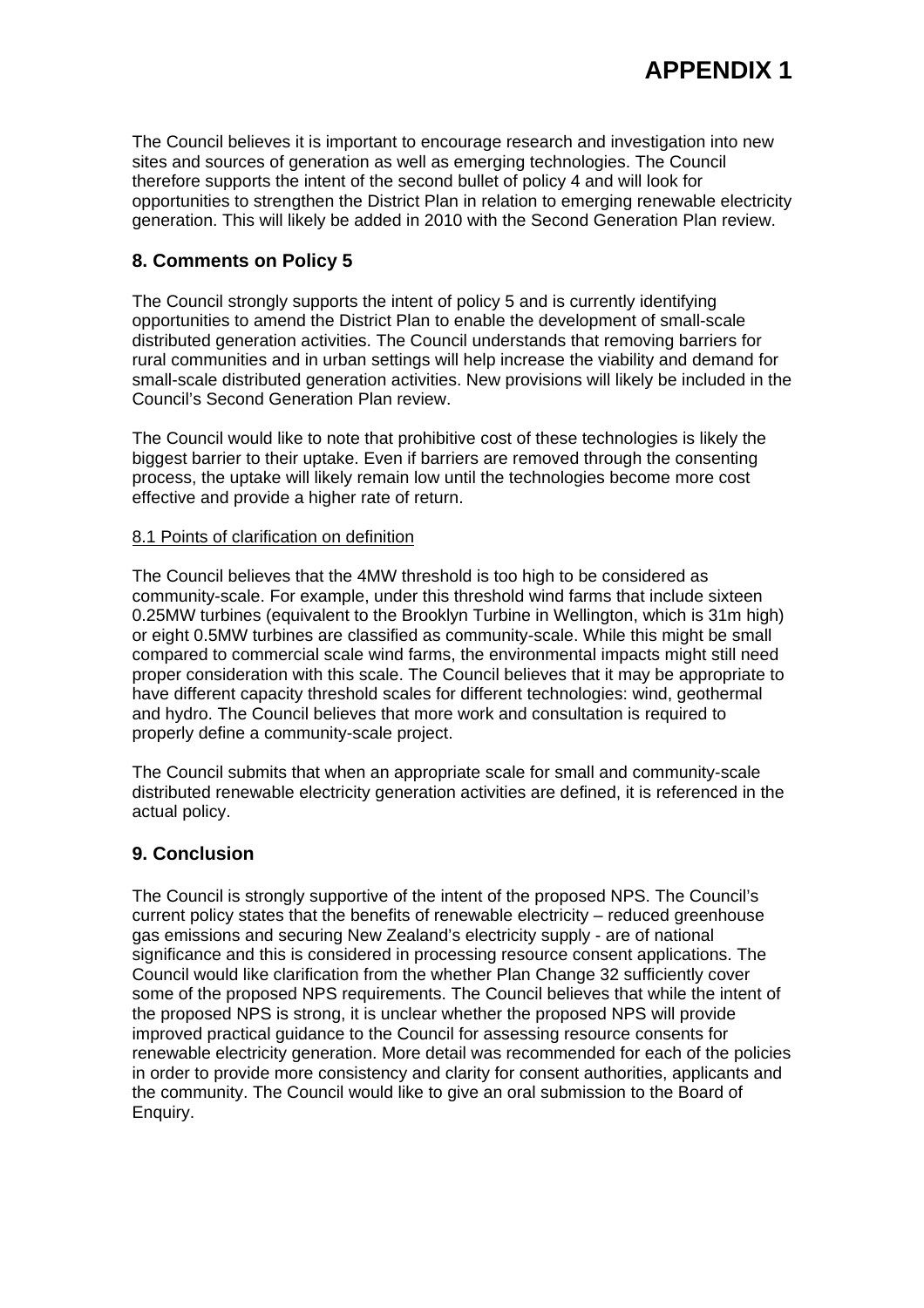# PROPOSED NATIONAL POLICY STATEMENT FOR RENEWABLE ELECTRICITY GENERATION

# **Preamble**

This national policy statement sets out an objective and policies to enable the sustainable management of renewable electricity generation under the Resource Management Act 1991 ('the Act').

New Zealand's energy demand has been growing steadily and is forecast to continue to grow. In October 2007 the government adopted the New Zealand Energy Strategy, which states that New Zealand must confront two major energy challenges as it meets growing energy demand. The first is to respond to the risks of climate change by reducing greenhouse gas emissions caused by the production and use of energy. The second is to deliver clean, secure, affordable energy while treating the environment responsibly.

The contribution of renewable electricity generation, regardless of scale, towards addressing the effects of climate change plays a vital role in the wellbeing of New Zealand, its people and the environment. In considering the risks and opportunities associated with various electricity futures, the government has determined that 90 per cent of electricity generated in New Zealand should be derived from renewable energy sources by 2025 (based on delivered electricity in an average hydrological year).

Development that increases renewable electricity generation capacity can, however, have environmental effects that span local, regional and national scales, often with adverse effects manifesting locally and positive effects manifesting nationally. In some instances the benefits of renewable electricity generation can compete with matters of national importance as set out in section 6 of the Act, and with matters to which decision-makers are required to have particular regard under section 7 of the Act. In particular, the natural resources from which electricity is generated can coincide with areas of significant natural character, significant amenity values, historic heritage, outstanding natural features and landscapes, significant indigenous vegetation and significant habitats of indigenous fauna. Adopting a nationally consistent approach to balancing the competing values associated with the development of New Zealand's renewable energy resources will provide greater certainty to decision-makers, applicants, and the wider community.

# **Title**

This national policy statement may be cited as the National Policy Statement for Renewable Electricity Generation.

# **Commencement**

This national policy statement comes into force on the day after which it is notified in the Gazette.

# **Matter of national significance**

The matter of national significance to which this national policy statement applies is the need to develop, upgrade, maintain and operate renewable electricity generation activities throughout New Zealand.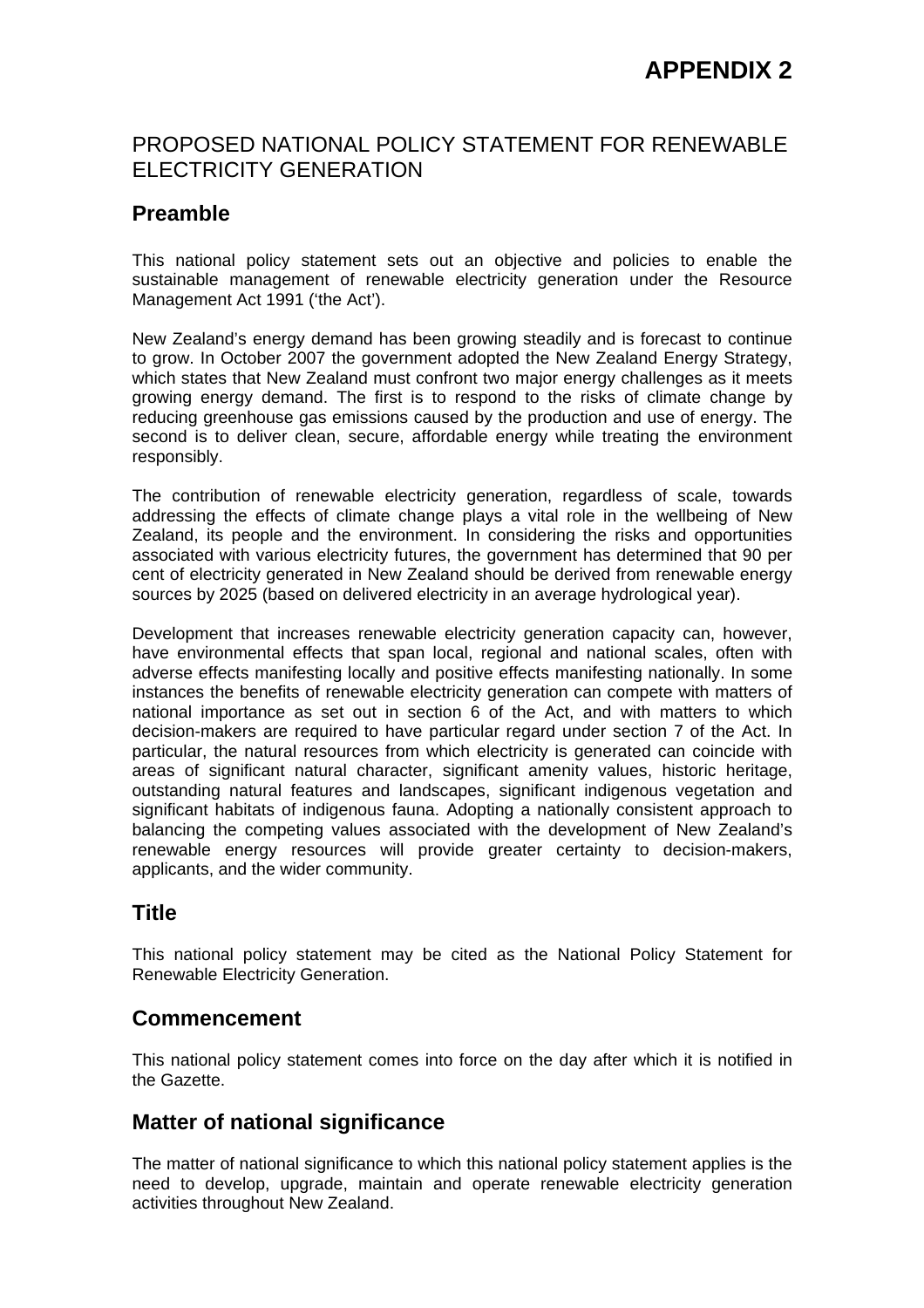# **Objective**

To recognise the national significance of renewable electricity generation by promoting the development, upgrading, maintenance and operation of new and existing renewable electricity generation activities, such that 90 per cent of New Zealand's electricity will be generated from renewable sources by 2025 (based on delivered electricity in an average hydrological year).

# **Recognising the national significance of the benefits of renewable electricity generation activities**

### **Policy 1**

The benefits of renewable electricity generation activities, at any scale, are of national significance. Decision-makers must have particular regard to the national, regional and local benefits relevant to renewable electricity generation activities. These benefits may include, but are not limited to:

- maintaining or increasing electricity generation capacity while avoiding, reducing or displacing greenhouse gas emissions
- maintaining or increasing security of electricity supply at local, regional and national levels by diversifying the type and/or location of electricity generation.

# **Acknowledging the practical constraints associated with the development, upgrading, maintenance and operation of new and existing renewable electricity generation activities**

### **Policy 2**

When considering measures to avoid, remedy or mitigate the adverse environmental effects of renewable electricity generation activities, consent authorities must have particular regard to the constraints imposed on achieving those measures by:

- the nature and location of the renewable energy source
- logistical or technical practicalities associated with developing, operating or maintaining the proposed renewable electricity generation activity
- the nature and location of existing renewable electricity generation activities
- the location of existing structures and infrastructure including, but not limited to, roads, navigation and telecommunication structures and facilities, the local electricity distribution network, and the national grid.

# **Having regard to the relative reversibility of adverse effects associated with particular generation types**

### **Policy 3**

When considering proposals to develop new renewable electricity generation activities, decision-makers must have particular regard to the relative degree of reversibility of the adverse environmental effects associated with proposed generation technologies.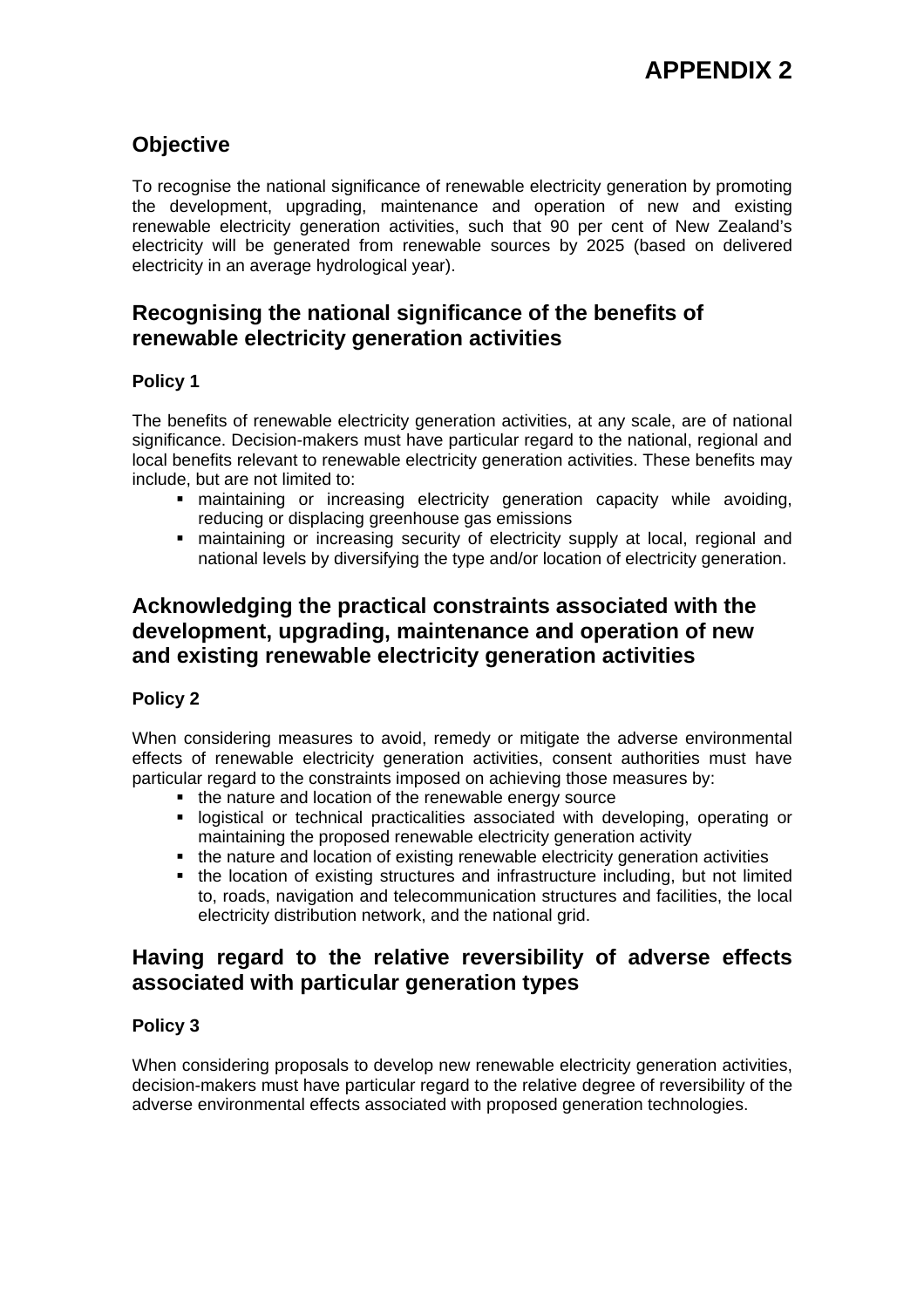# **Enabling identification of renewable electricity generation possibilities**

### **Policy 4**

By 13 March 2012, local authorities are to notify, in accordance with Schedule 1 of the Act, a plan change, proposed plan or variation to introduce objectives, policies and, where appropriate, methods, into policy statements and plans to enable activities associated with:

- the identification and assessment by generators of potential sites and energy sources for renewable electricity generation
- research-scale investigation into emerging renewable electricity generation technologies and methods.

### **Supporting small and community-scale renewable electricity generation**

#### **Policy 5**

By 13 March 2012, local authorities are to notify, in accordance with Schedule 1 of the Act, a plan change, proposed plan or variation to introduce objectives, policies and, where appropriate, methods, into policy statements and plans to enable activities associated with the development and operation of small and community-scale distributed renewable electricity generation.

### **Interpretation**

In this national policy statement, unless the context otherwise requires:

"**Act**" means the Resource Management Act 1991.

"**Application**" means any application for resource consent or consents or application under section 127 of the Act. Applicant has the corresponding meaning.

"**Decision-makers**" means all persons exercising functions and powers under the Act.

"**Local electricity distribution network**" means the system of electricity conveyance that connects individual electricity users with the national grid and electricity generation facilities.

"**National grid**" means the assets used or owned by Transpower NZ Limited.

"**Renewable electricity generation**" means generation of electricity from solar, wind, hydro, geothermal, biomass, tidal, wave, or ocean currents resources.

"**Renewable electricity generation activities**" means the construction, operation and maintenance of structures associated with the generation of renewable electricity. This includes small and community-scale distributed renewable generation activities and the system of electricity conveyance required to convey electricity to the local electricity distribution network and/or the national grid.

"**Small and community-scale distributed renewable electricity generation**" means renewable electricity generation projects with an installed electricity generation capacity of less than four megawatts and excludes offshore wind, tidal and wave generation.